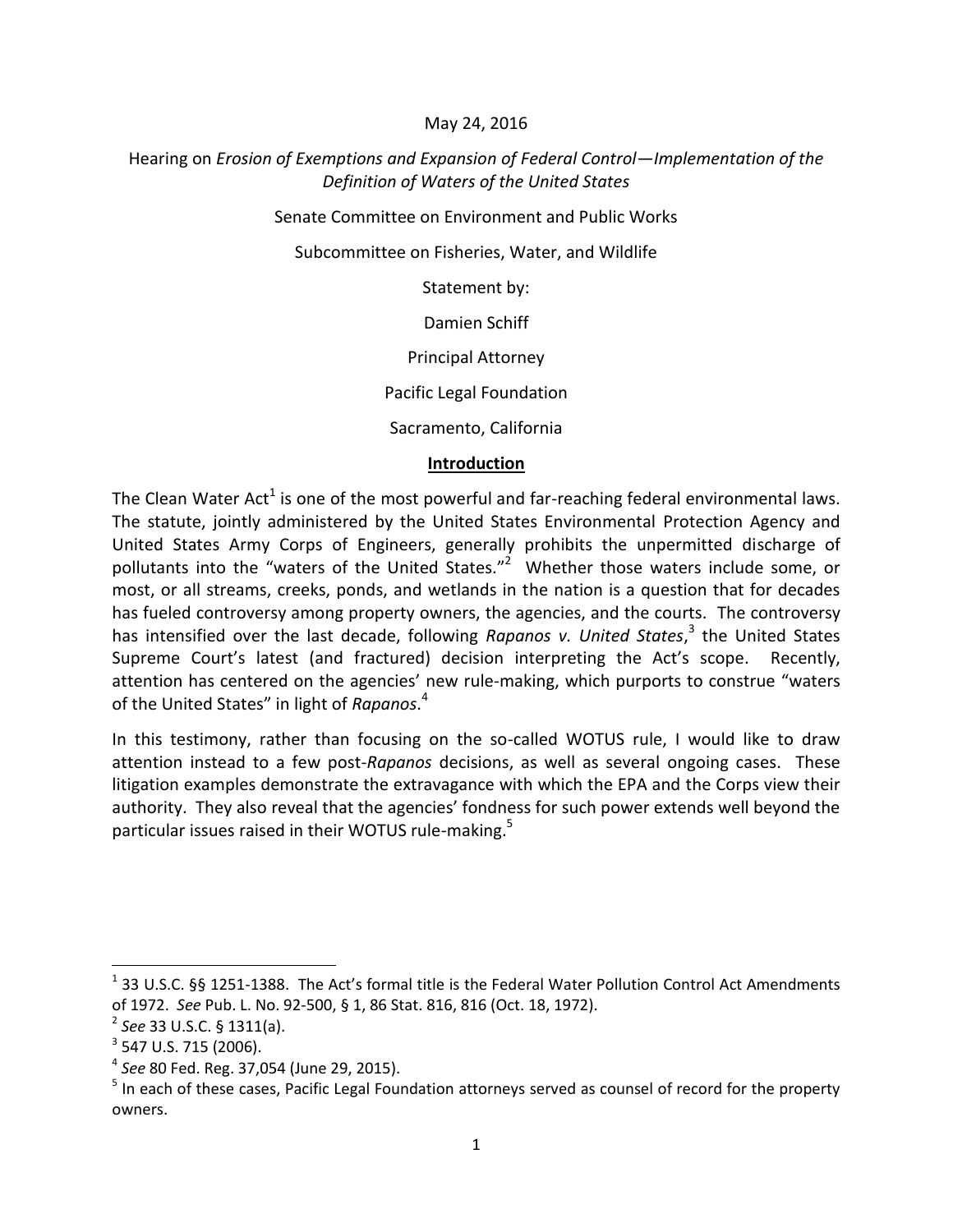## **Is Frozen Ground among the "Waters of the United States"?**

Permafrost covers a vast expanse of Alaska's territory.<sup>6</sup> By definition, this land is permanently frozen. Nevertheless, the Corps believes that it can regulate permafrost as "waters of the United States." A recently filed lawsuit challenges that doubtful proposition.

The Schok family runs a small business in North Pole, Alaska. The company specializes in pipe fabrication, insulation, and related services for companies developing the North Slope oil fields. It has outgrown its current location, and wants to expand to a neighboring location which the firm has acquired. The Corps, however, has asserted jurisdiction over the property's approximately 200 acres of permafrost.

For several decades, the Corps has interpreted the Clean Water Act to reach at least some "wetlands."<sup>7</sup> The agency defines wetlands to include "those areas that are inundated or saturated by surface or groundwater at a frequency and duration sufficient to support, and that under normal circumstances do support, a prevalence of vegetation typically adapted for life in saturated soil conditions."<sup>8</sup> Determining whether a site contains wetlands can be very difficult. For that reason, the Corps in 1987 published a manual to assist the public and local Corps officials in making wetland delineations.<sup>9</sup> Shortly thereafter, the Corps and other federal agencies published another manual that—not surprisingly—dramatically expanded the definition of wetlands.

The ensuing controversy moved Congress to rein in the Corps. In the Energy and Water Development Appropriations Act of 1993, Congress mandated that the agency use the 1987 manual exclusively for wetlands delineations until "a final wetland delineation manual is adopted."<sup>10</sup> Since then, the Corps has chosen not to follow Congress' direction. Instead, it has issued regional "supplements" to the 1987 manual. These supplements—which by themselves are not "final wetland delineation manual[s]"—provide region-specific criteria for wetland delineation that purportedly supersede anything to the contrary in the 1987 manual.

Consistent with this practice, the Corps promulgated in 2007 an Alaska Supplement to the 1987 manual.<sup>11</sup> The Alaska Supplement uses a relaxed standard to determine the dates of the "growing season," an important factor in identifying wetlands. According to the Alaska Supplement, the growing season is determined with reference to "vegetation green-up,

<sup>6</sup> Permafrost comprises about 80% of the state. Torre Jorgenson, *et al*., Permafrost Characteristics of Alaska, *available at* http://permafrost.gi.alaska.edu/sites/default/files/AlaskaPermafrostMap\_Front\_ Dec2008\_Jorgenson\_etal\_2008.pdf (last visited May 20, 2016).

<sup>7</sup> *See* 33 C.F.R. § 328.3(a)(6) (2015); *id*. § 328.3(a)(7) (2014).

<sup>8</sup> *Id*. § 328.3(c)(4) (2015); *id*. § 328.3(b) (2014).

<sup>9</sup> Corps of Eng'rs, Wetlands Delineation Manual (1987), *available at* http://el.erdc.usace.army.mil/elpubs/ pdf/wlman87.pdf (last visited May 20, 2016).

 $10$  Pub. L. No. 102-377, 106 Stat. 1315, 1324 (Oct. 2, 1992).

<sup>&</sup>lt;sup>11</sup> U.S. Army Corps of Eng'rs, Regional Supplement to the Corps of Engineers Wetland Delineation Manual: Alaska Region (Version 2.0) (Sept. 2007), *available at* http://www.usace.army.mil/Portals/2/docs/ civilworks/regulatory/reg\_supp/erdc-el\_tr-07-24.pdf (last visited May 20, 2016).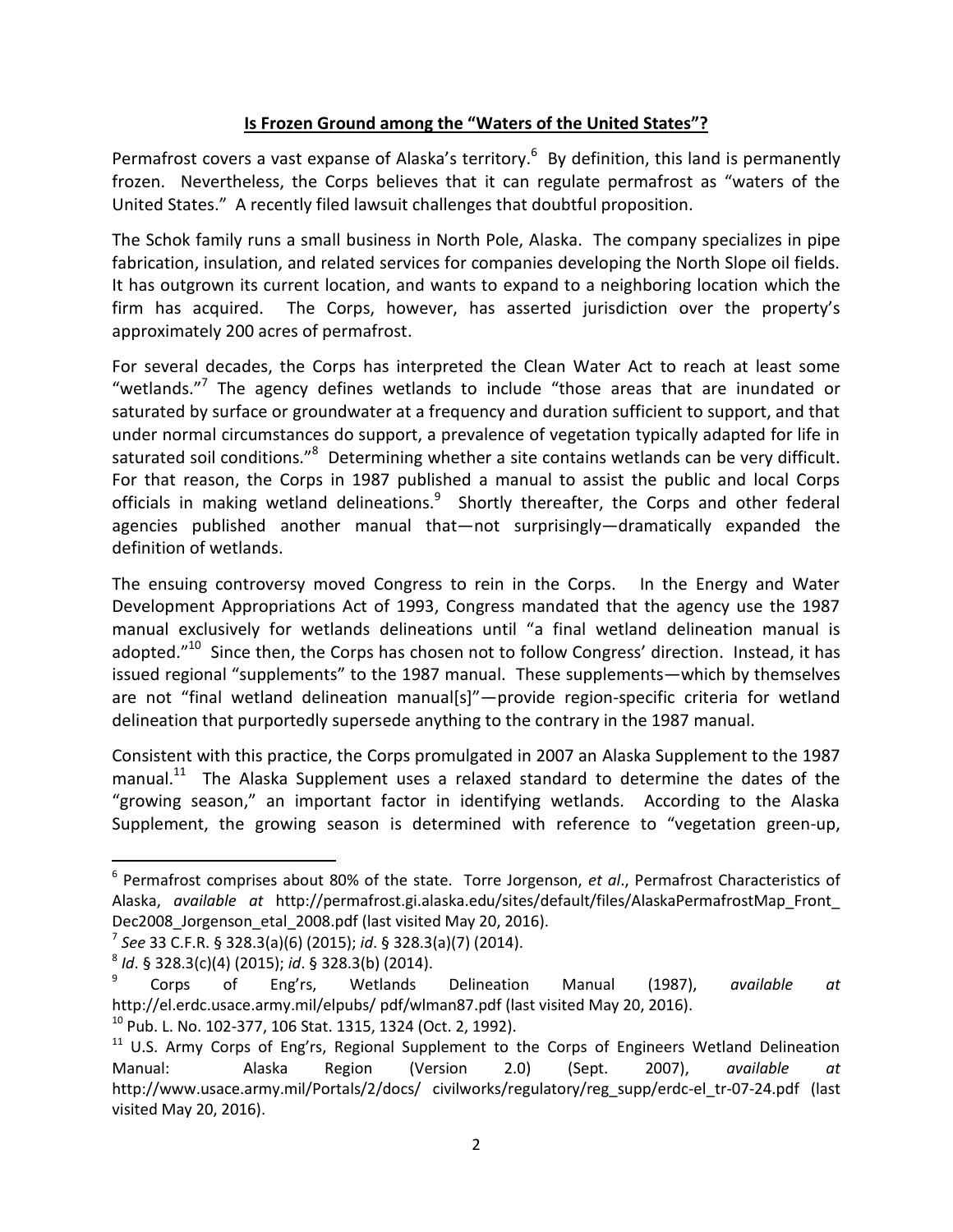growth, and maintenance as an indicator of biological activity occurring both above and below ground."<sup>12</sup> In contrast, the 1987 manual defines the growing season to be that "portion of the year when soil temperatures at 19.7 in. below the soil surface are higher than biologic zero  $(5^{\circ}C)^{1/13}$ 

The critical reason for the Alaska Supplement's divergence from the 1987 manual is to enable federal regulation of permafrost. Under the 1987 manual, permafrost would never qualify as a wetland because permafrost never reaches the required above-freezing soil temperature. In contrast, under the Alaska Supplement's easy standard for the growing season, permafrost can be considered a wetland.

After the Corps asserted jurisdiction over their property, the Schok family filed suit in federal district court. In *Tin Cup, LLC v. United States Army Corps of Engineers*, <sup>14</sup> they argue that the Corps has no jurisdiction over their property's permafrost because it does not qualify as a wetland under the Corps' 1987 wetlands manual.

The family's dispute with the Corps is not just academic. Whether permafrost can be regulated under the Clean Water Act is an issue of keen importance to all Alaskans, as it will affect the extent to which the Corps and EPA can use the Act as a federal land-use ordinance. These agencies have long sought that improper end, a fact recognized by the late Supreme Court Justice Antonin Scalia. In his plurality opinion in *Rapanos*, <sup>15</sup> Justice Scalia criticized the agencies' claimed power to regulate "storm drains, roadside ditches, ripples of sand in the desert that may contain water once a year, and lands that are covered by floodwaters once every 100 years."<sup>16</sup> He justly called this "an immense expansion of federal regulation of land use" that "would befit a local zoning board."<sup>17</sup>

Not only is federal regulation of permafrost legally untenable, it is scientifically questionable. EPA and the Corps seek to regulate wetlands in part because they can filter pollutants, regulate storm flows, and provide other water quality benefits. But permafrost can do little of this; because it is frozen, it functions largely like dry land.

Beyond permafrost, the Schok family's case raises an important issue of democratic governance. Should a federal agency be allowed to deviate from its published, nationally applicable rules just to expand its power? Does it make any sense that a piece of turf may qualify as a wetland in Mississippi but not in California? To preserve individual liberty, it is essential that the government play by the rules consistently. Allowing federal agencies to make regional "exceptions" to their regulations raises a dangerous, freedom-threatening precedent.

<sup>12</sup> *Id*. at 48.

<sup>&</sup>lt;sup>13</sup> 1987 Wetlands Manual at A5.

 $14$  No. 4:16-cv-00016-TMB (D. Alaska compl. filed May 2, 2016).

<sup>&</sup>lt;sup>15</sup> 547 U.S. 715 (2006).

<sup>16</sup> *Id*. at 722 (plurality op.).

<sup>17</sup> *Id*. at 738.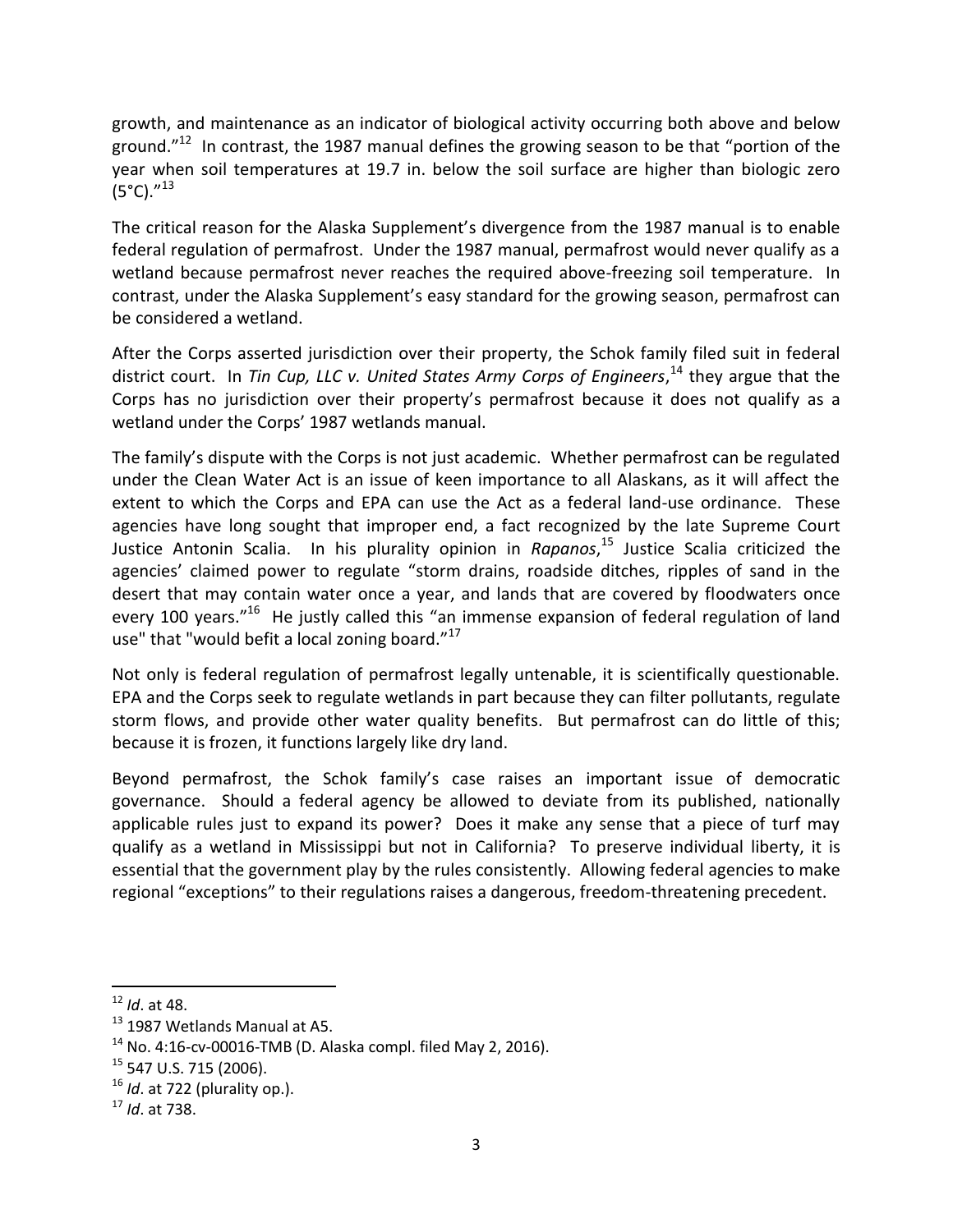## **Are Normal Farming Practices Exempt from the Clean Water Act?**

The Clean Water Act provides important jurisdictional exemptions for some discharges of dredged and fill material.<sup>18</sup> Included among them is the exemption for "normal farming, silviculture, and ranching activities such as plowing, seeding, cultivating, minor drainage, harvesting for the production of food, fiber, and forest products, or upland soil and water conservation practices."<sup>19</sup> The purpose of this exemption is to ensure that everyday farming activities do not come within the Clean Water Act's onerous reach.

Unfortunately, the Corps has not taken Congress' lead but instead has treated the normal farming exemption extremely narrowly. A case in point is *Duarte Nursery, Inc. v. U.S. Army*  Corps of Engineers.<sup>20</sup> In 2012, Duarte Nursery purchased approximately 2,000 acres of farmland in Tehama County, California. Shortly thereafter, it sold about 1,500 acres, retaining about 450 acres. The land traditionally has been farmed and grazed, and is zoned for agricultural use. After purchasing the property, Duarte Nursery directed that the land be planted with a winter wheat crop. To that end, the property was chisel-plowed to a shallow depth (most areas substantially less than 12 inches). Nevertheless, the Corps issued Duarte Nursey a cease and desist order, contending that its plowing constituted an illegal discharge of pollutants. The agency has persisted in that view, notwithstanding the failure of a ten-day, extensive, onsite examination to reveal any wetland that was destroyed as a result of the plowing. Indeed, after Duarte Nursery filed suit to challenge the Corps' cease and desist order, the agency filed its own counterclaim seeking civil penalties and other relief against Duarte Nursery.

The Corps' allegation that Duarte Nursery violated the Clean Water Act requires the agency to adhere to a number of legally shaky conclusions. First, that a plow can be considered a "point source" for pollutants. Second, that soil on farmland can be considered a "pollutant." Third, that simply moving around soil within a wetland on farmland constitutes the "addition" of a pollutant. And fourth, that tillage of farmland is not a normal farming practice. In short, if what Duarte Nursery has done qualifies as a discharge of pollutants, then no farmer in this country is safe from the threat of Clean Water Act liability.

# **Improving the Environment, but Incurring the Wrath of EPA**

Another important Clean Water Act exemption applies to discharges connected with the construction of farm and stock ponds. $^{21}$  Not surprisingly, the agencies have taken an exceedingly narrow view of the exemption's scope. And, just as in *Duarte Nursery*, the agencies are prepared to impose that narrow view backed by the full enforcement power of the federal government.

A case in point is Andy Johnson's battle with EPA to maintain a stock pond. Johnson owns an eight-acre parcel in Fort Bridger, Wyoming. The property contains both his home and

<sup>18</sup> *See* 33 U.S.C. § 1344(f)(1)(A)-(F).

<sup>19</sup> *Id*. § 1344(f)(1)(A).

 $20$  No. 2:13-cv-02095-KJM-DAD (E.D. Cal. compl. filed Oct. 10, 2013).

<sup>21</sup> *See* 33 U.S.C. § 1344(f)(1)(C).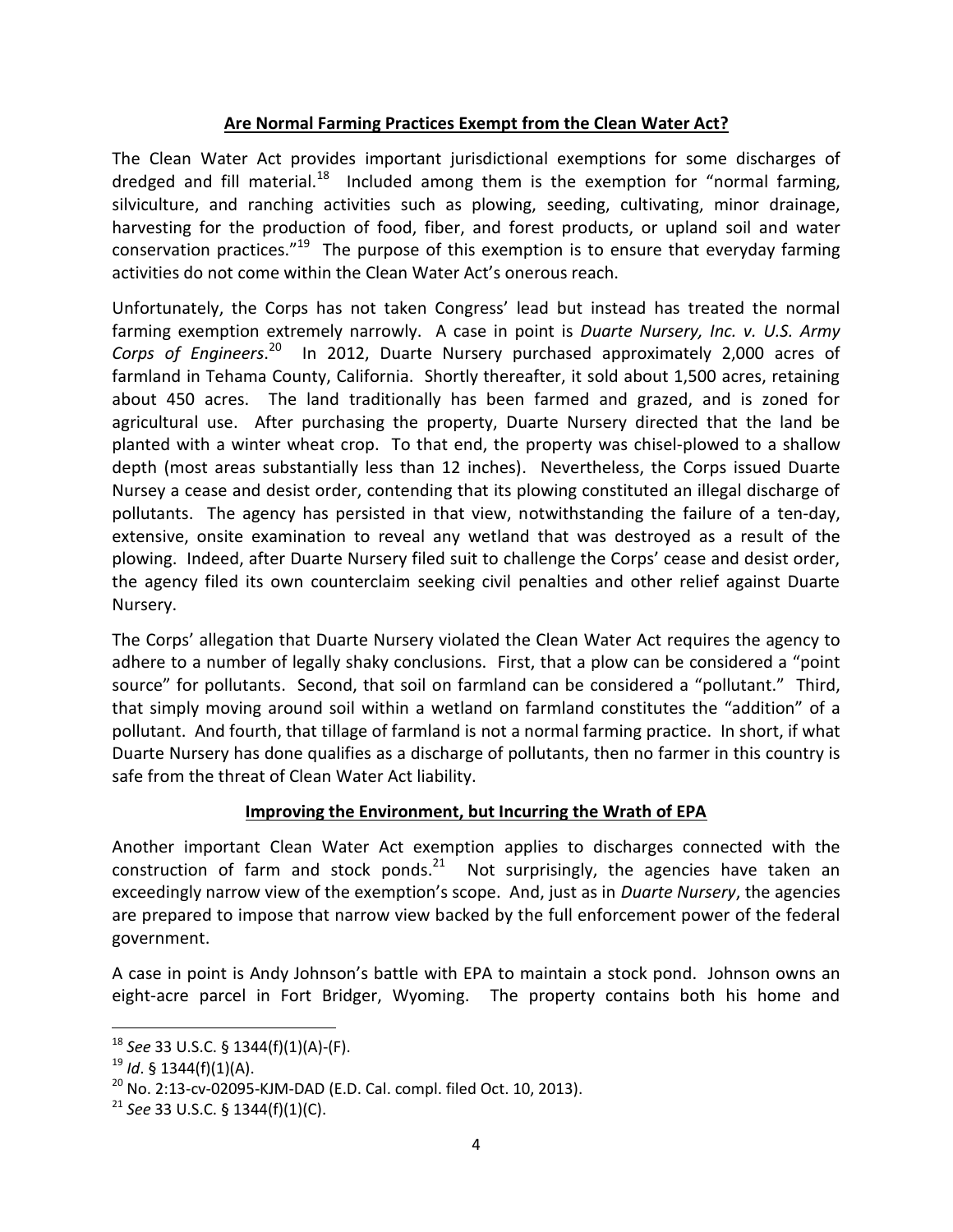surrounding land which he uses to raise various farm animals, including horses and cattle. The property is located in a rural area primarily made up of farm and ranch land. A small stream— Six Mile Creek—crosses the property. The water that runs through this stream is return flow from agricultural runoff. Prior to Johnson's work on the property, the area along this stream contained no wetlands, riparian vegetation, or any significant wildlife or fisheries habitat. Six Mile Creek ultimately empties into a controlled irrigation canal and reservoir, and the water is diverted for agricultural use. Historically, the stretch of the creek that crosses Johnson's property has been used to water livestock, both his and prior owners'. However, the stream did not provide a sufficiently reliable and safe source of water. In particular, the steep incline down to the water during winter and periods of low flow created a risk of injury for the animals.

In order to provide more reliable and safe access to drinking water for these animals, Johnson applied for a stock pond permit from the State of Wyoming. During the permit application process, Johnson consulted with state officials regarding how best to construct the stock pond. Together they came up with ways both to minimize any of the pond's incidental impacts on the environment, and to maximize the pond's incidental benefits. After having obtained the permit, Johnson constructed the stock pond.

In September, 2012, the Corps contacted Johnson to investigate whether his stock pond violates the Clean Water Act. Johnson explained that he built his pond intending it to be environmentally beneficial, including as habitat for fish. Nevertheless, in January, 2014, EPA issued a compliance order against Johnson, asserting that Johnson violated the Clean Water Act by constructing the pond.<sup>22</sup> The compliance order required Johnson to conduct restoration and mitigation activities and hire a stream or wetland restoration expert to prepare a plan to do so. It gave authority to EPA, the Corps, and the U.S. Fish and Wildlife Service, and any of their contractors, to access Johnson's private property to inspect and monitor it. The order also threatened substantial civil penalties should Johnson not comply.<sup>23</sup>

The agencies pursued this severe course of enforcement notwithstanding clear evidence that the stock pond's construction produced many environmental benefits. These include the creation of wetlands, riparian vegetation areas, and habitat for migratory birds, fish, and wildlife. The pond also allows sediment and other suspended particles to settle before the now-cleaner water continues flowing downstream.

EPA ignored all of this and argued that Johnson's actions fell outside the stock pond exception. The reason? Because Johnson was allegedly motivated by a desire to create a mere ornamental "fixture" for the aesthetic pleasure of himself and his family. Of course, that conclusion entirely ignored not just the valuable environmental benefits that the pond produces, but also the fact that the pond provides a high-quality water sources for Johnson's livestock and horses.

 $22$  The Clean Water Act authorizes EPA to issue a compliance order "[w]henever on the basis of any information available," the agency has determined that an individual has violated the Act. 33 U.S.C. § 1319(a)(3).

<sup>&</sup>lt;sup>23</sup> Currently, EPA may assess civil penalties of up to \$37,500 per day for compliance order violations. Sackett v. EPA, 132 S. Ct. 1367, 1370 n.1 (2012).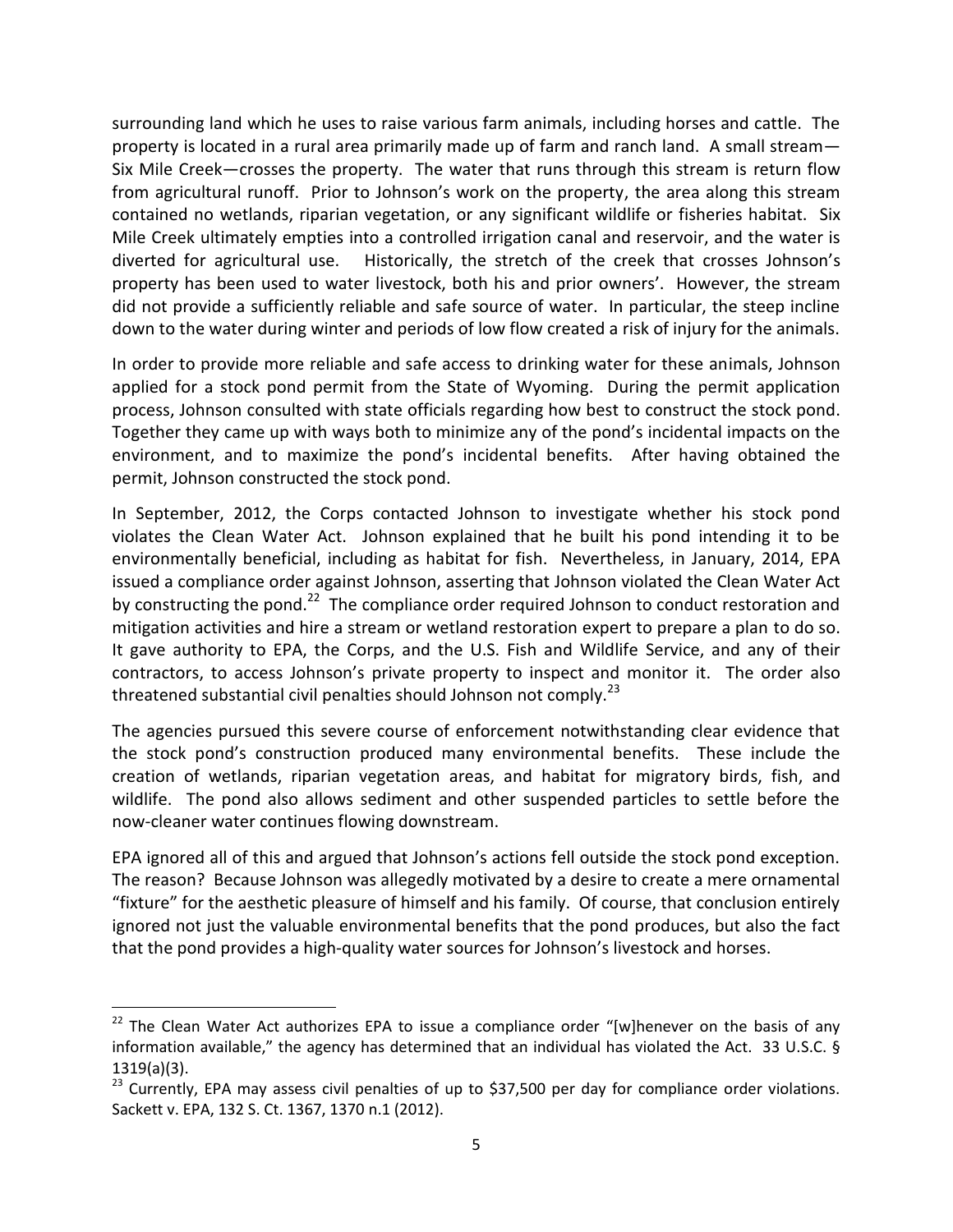Johnson sued EPA to challenge the agency's compliance order.<sup>24</sup> Thankfully, the agency agreed to a reasonable settlement.<sup>25</sup> Under that settlement, Johnson will pay no fine and will need no federal permit to maintain the pond. But EPA has not definitively abandoned its miserly interpretation of the stock pond exemption. And farmers can be sure that the agency will seek to impose that interpretation on hapless landowners.

# **A Dry Arroyo Is Among the "Water of the United States"?**

The last time the Supreme Court addressed the scope of the Clean Water Act was *Rapanos*. In that case, a divided court struck down the "hydrological connection" theory, by which EPA and the Corps would regulate any wet area in the nation so long as a drop of water could flow from that spot to a downstream navigable water. Justice Scalia, writing for a plurality, chided the agencies for such an extravagant interpretation, which would lead to the regulation of "washes and arroyos" located "in the middle of a desert."<sup>26</sup> Notwithstanding this strong rebuke, the Corps proceeded to assert de facto the same broad interpretation of its regulatory power. One of the Corps' victims was the Smith family of Santa Fe, New Mexico.

Peter and Frankie Smith own an approximately 20-acre parcel in Santa Fe. They purchased the property for their retirement, investing their life savings to build their dream home. A dry creek bed, or arroyo, runs across the property. Water only flows in the arroyo during and immediately after major storms (which occur only about three times per year). Within a half hour after these storms, the water in the arroyo either evaporates or is absorbed into the porous ground. The nearest navigable water is the Rio Grande, which is located approximately 25 miles away.

Before the Smiths purchased the property, prior owners or unknown persons had used the arroyo as a place to dump trash. Also, many trees on the property and in the arroyo had died from a pine beetle infestation and posed a fire hazard. To remove the trash and dead trees, the Smiths smoothed out the ground in the bottom of the arroyo so they could safely use a truck and tractor. During their clean-up, they did not introduce any new fill material or dirt into the arroyo.

In May, 2011, Corps officials visited and inspected the property without the Smiths' knowledge or permission. Following that visit, the Corps issued the Smiths a "Notice of Violation," contending that they had violated the Clean Water Act. The Notice explained that the Smiths' efforts to clean out their arroyo resulted in the discharge of pollutants into navigable waters. Jurisdiction over the arroyo existed, the Notice alleged, because sediment and fertilizer collected in stormwater *could* flow through the arroyo into the Rio Grande.

In December, 2012, the Smiths sued the Corps, alleging that the agency lacked jurisdiction over their arroyo.<sup>27</sup> The lawsuit explained that the basis for the Corps' jurisdiction—pollutants could end up in the Rio Grande—was just a reformulated version of the "hydrological connection"

 $24$  Johnson v. U.S. EPA, No. 2:15-cv-00147-SWS (D. Wyo. compl. filed Aug. 27, 2015).

<sup>&</sup>lt;sup>25</sup> Consent Decree (filed May 9, 2016).

 $26$  Rapanos v. United States, 547 U.S. 715, 727 (2006) (plurality op.).

<sup>&</sup>lt;sup>27</sup> Smith v. U.S. Army Corps of Eng'rs, No. 2:12-cv-01282 (D.N.M. compl. filed Dec. 11, 2012).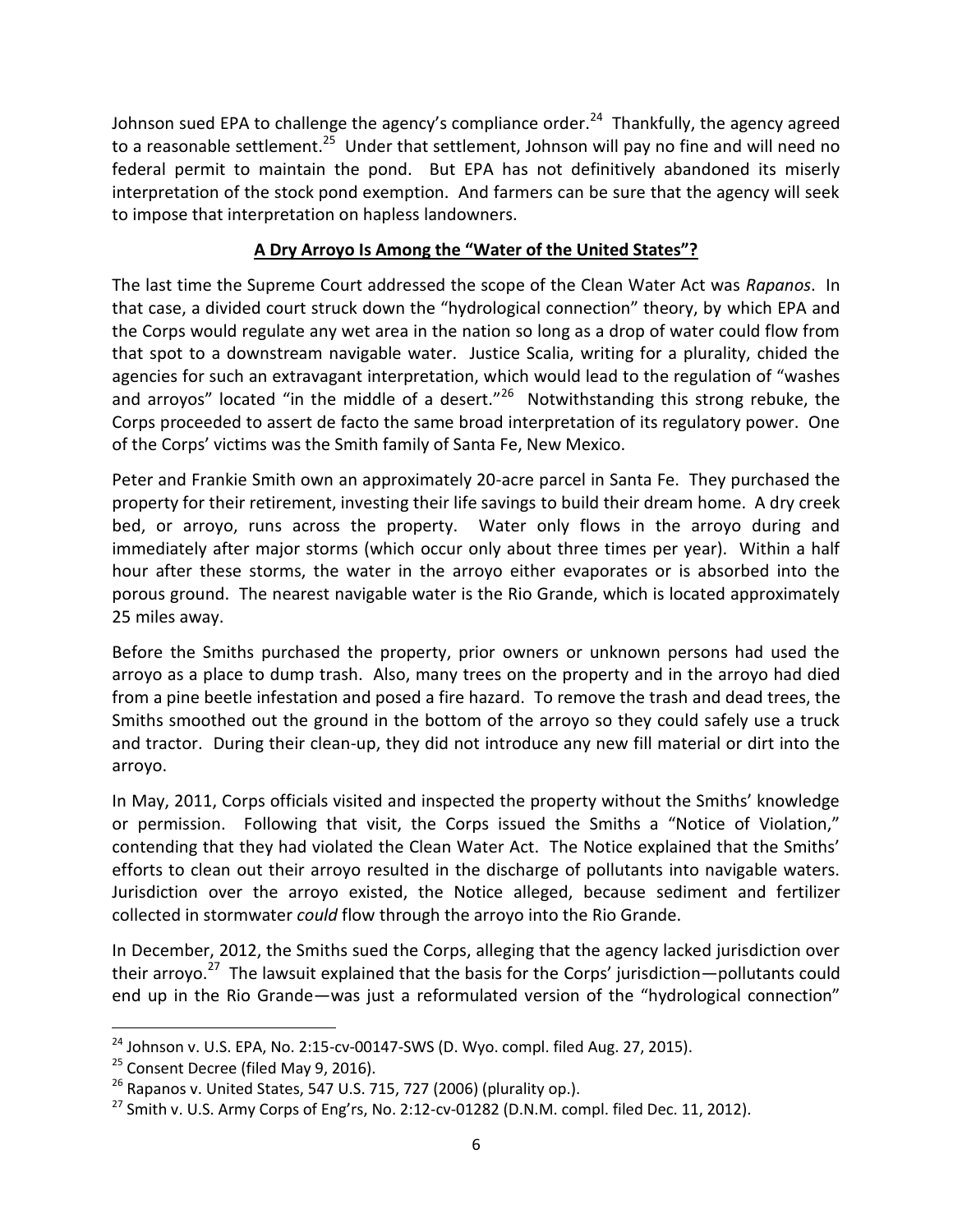theory that the Supreme Court in *Rapanos* had rejected. Just three months later, the Corps changed its position to conclude that the Smiths' arroyo was not jurisdictional.<sup>28</sup> The Corps' shift in position remedied the Smiths' injuries, but other property owners may not be so lucky.

## **An Intent Component to the Prior Converted Croplands Exception?**

In an effort to harmonize its wetland practice with those of other federal agencies, the Corps in 1993 amended its regulations to provide that "prior converted cropland" was exempt from Clean Water Act regulation.<sup>29</sup> Such cropland are formerly wetland areas that, on account of farming activities occurring prior to 1986, no longer satisfy the Corps' wetlands definition.<sup>30</sup> However, beginning in the 2000s, the Corps issued and utilized a series of policy changes without the benefit of notice-and-comments and without following proper rule-making requirements.<sup>31</sup> According to these pronouncements, prior converted cropland would cease to enjoy the exemption if the use of that cropland shifted to non-agricultural activities.<sup>32</sup> This was a substantial shift from the Corps' prior view that a prior converted cropland determination "is made regardless of the types of impacts of the activities that may occur in those areas."<sup>33</sup> In 2010, a federal district court in Florida ruled that the Corps could not enforce this shift in interpretation without new rule-making, accompanied by notice to the public and an opportunity for interested parties to comment on the proposed policy change.<sup>34</sup> Yet, despite this ruling, the Corps continues to enforce this "underground" rule in other parts of the country.

Those other parts include Louisiana. The Belle Company owns a parcel of land in Assumption Parish, Louisiana, which has been used for agriculture since at least the 1960s. In 1991, the Corps informed Belle that its property was exempt prior converted croplands.<sup>35</sup> In 2009, the company sought a permit to convert its property into a solid waste landfill. The Corps then asserted Clean Water Act jurisdiction, relying on the agency's new interpretation of the prior converted croplands exception.<sup>36</sup> The company filed suit, but lost on procedural grounds in the lower courts.<sup>37</sup> A request for review in the United States Supreme Court is pending.<sup>38</sup>

<sup>28</sup> *See* Notice of Dismissal Without Prejudice (filed Mar. 8, 2013).

<sup>29</sup> 58 Fed. Reg. 45,008, 45,031-32 (Aug. 25, 1993). *See* 33 C.F.R. § 328.3(b)(2) (2015); *id*. § 328.3(a)(8) (2014).

 $30$  The exemption makes the Corps' and EPA's practice consistent with that of the Department of Agriculture's "Swampbuster" program. Under that program, eligibility for government contract payments, insurance premiums, and loans will be revoked if farming practices result in the conversion of a wetland. *See* 16 U.S.C. § 3821. An area is not considered a wetland if the conversion occurred prior to December 23, 1985. *See id*. § 3822(b).

<sup>31</sup> *See* New Hope Power Co. v. U.S. Army Corps of Eng'rs, 746 F. Supp. 2d 1272, 1276 (S.D. Fla. 2010).

<sup>&</sup>lt;sup>32</sup> See id. at 1282 ("[B]efore the Stockton Rules, prior converted cropland that was shifted to nonagricultural use was treated as exempt. Following the Stockton Rules, the opposite was true."). <sup>33</sup> 58 Fed. Reg. at 45,034.

<sup>34</sup> *Id*. at 1284.

 $35$  Belle Co., LLC v. U.S. Army Corps of Eng'rs, 761 F.3d 383, 386 (5<sup>th</sup> Cir. 2014).

<sup>36</sup> *Id*. at 387.

<sup>37</sup> *See id*. at 397.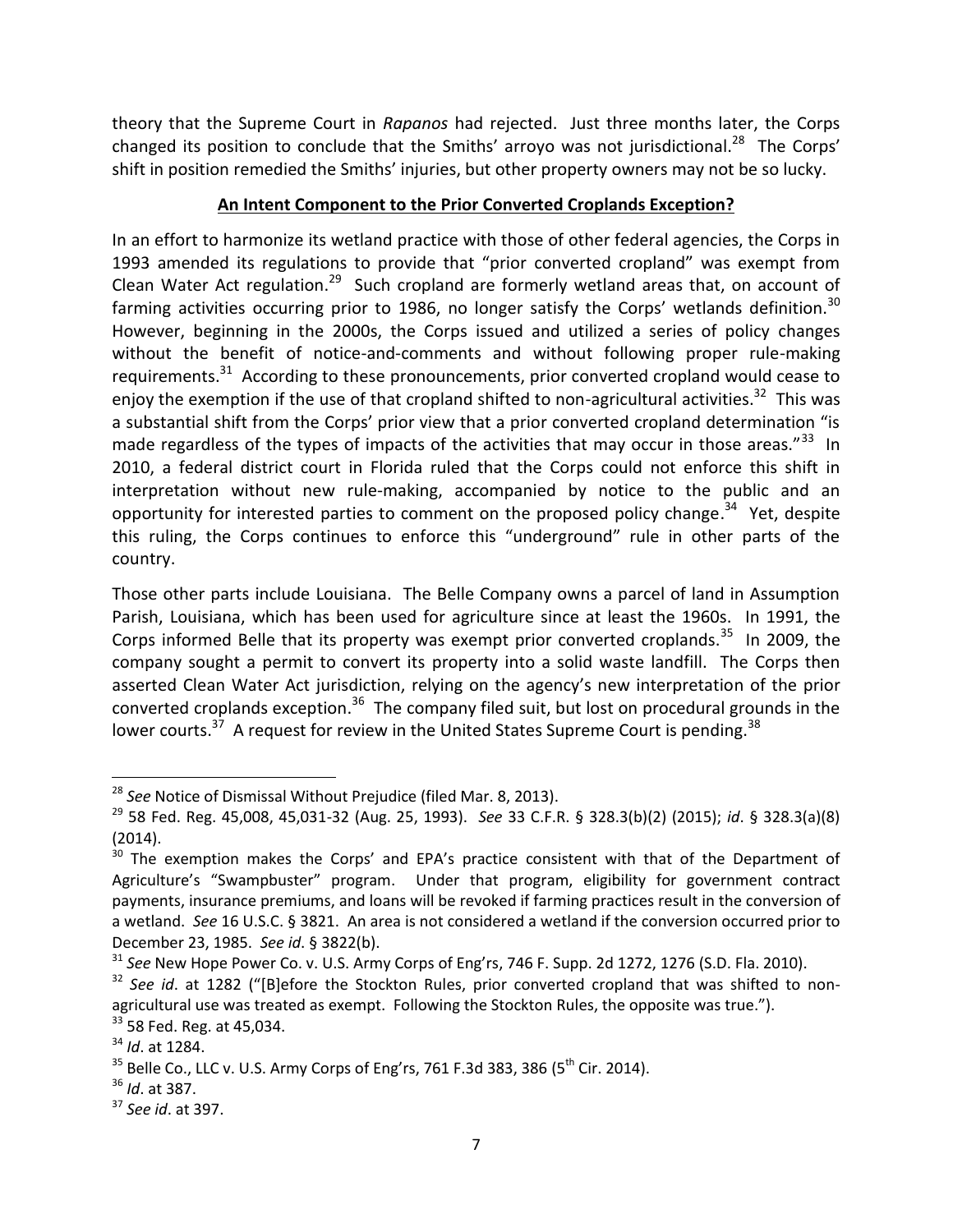The *Belle* case is a troubling example of the Corps' unfairly narrow interpretation of exemptions to Clean Water Act jurisdiction. What is worse, it reflects the Corps' disdain for fundamental administrative protections like notice-and-comment.

## **A Modest Home-Building Project Threatens the Environment?**

In 2004, Mike and Chantell Sackett purchased an approximately half-acre lot in a built-out subdivision near Priest Lake, Idaho. The Sacketts bought the property to build their family home. The site is bounded to the east and west by developed lots, and to the north and south by county roads. Between the site and Priest Lake is a row of developed lots.

In May, 2007, the Sacketts prepared for building by removing unsuitable material and placing sand and gravel on the site to create a stable grade. Shortly thereafter, officers of the EPA came to the site and announced their opinion that the property contained wetlands that were subject to regulation under the Clean Water Act. These officials directed the Sacketts' work crew to cease work until a Corps permit for the work was produced. The Sacketts had never been advised to seek such a permit, but they did obtain all of the necessary Bonner County permits to build their home. For months, the Sacketts sought an explanation from the Corps and EPA as to the factual basis on which the agencies claimed that the Act covered the property. Despite assurances from EPA and Corps staff that this explanation would be provided, it never came.

Instead, what did arrive, in November, 2007, was a compliance order from EPA. The order found that the property contains wetlands subject to federal regulation under the Act, and threatened the Sacketts with fines of up to tens of thousands of dollars per day unless they restored the site, fenced it off for three years, and built their home elsewhere. The Sacketts sued EPA in April, 2008.<sup>39</sup> Remarkably, as the Sacketts later learned when EPA produced the administrative record, neither the Corps nor EPA had performed a jurisdictional determination prior to issuing the November, 2007, order. Moreover, neither agency had ever requested the Sacketts' permission in writing to perform one on the property, requested in writing that the Sacketts perform one, sought an administrative warrant that would have allowed EPA to perform a jurisdictional determination on the property, or provided a written statement of the basis for its jurisdiction under the Act, despite repeated requests from the Sacketts. In short, EPA's compliance order was supported by no data sheets, no methodology for observing the site or collecting data, no sample collections, and no analysis of any data whatsoever. Nevertheless, EPA still maintains, after over eight years of litigation (and counting), that it has adequate evidence to conclude that the Sacketts' property contains wetlands.

 $^{38}$  Kent Recycling Servs., LLC v. U.S. Army Corps of Eng'rs, No. 14-493.

 $39$  Sackett v. U.S. EPA, No. 2:08-cv-00185-EJL (D. Idaho filed April 28, 2008).